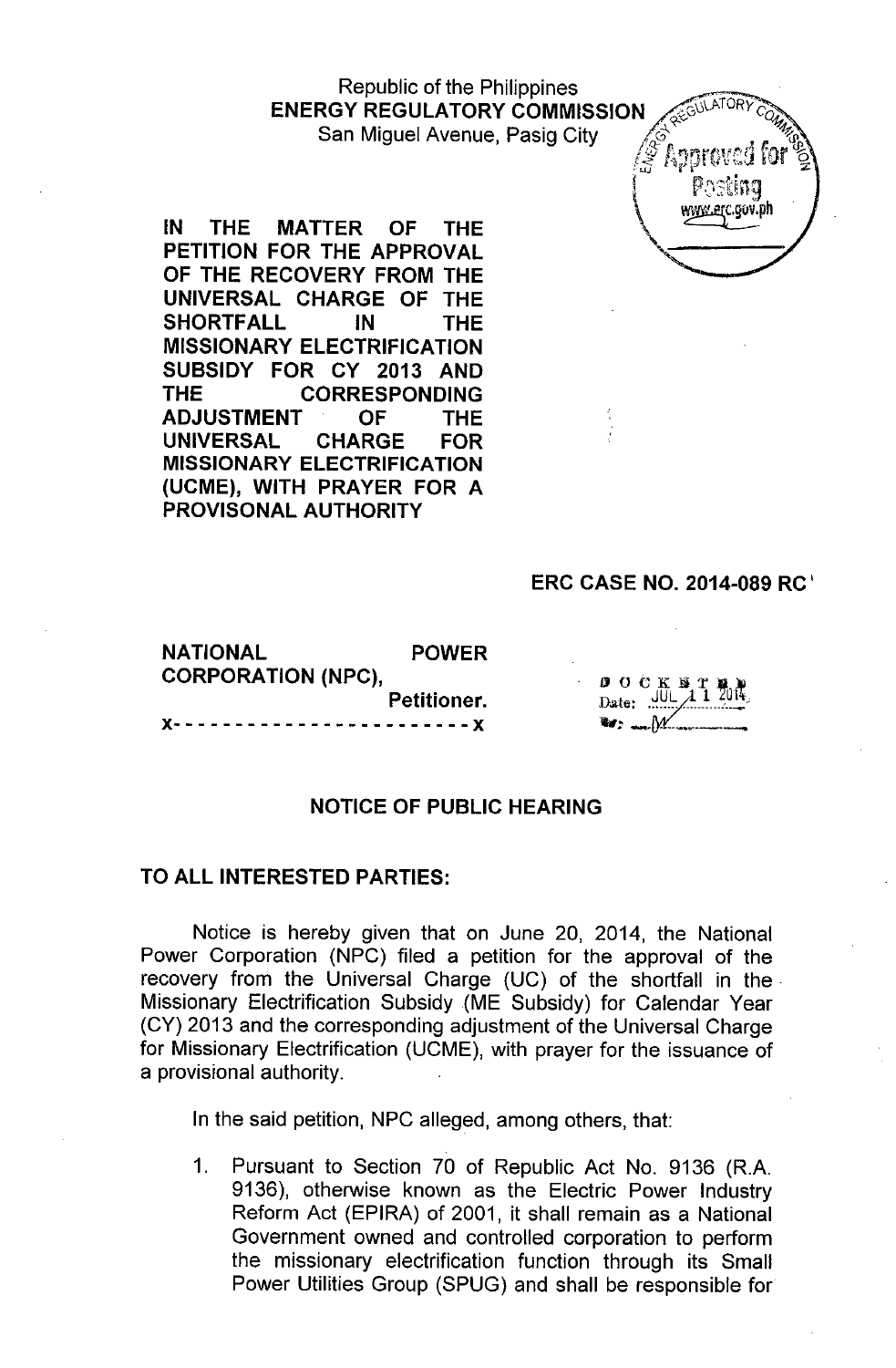:

 $, \cdot \, \cdot \,$ 

providing power generation and its associated power delivery systems in areas that are not connected to the transmission system;

- 2. It filed the instant petition in its capacity as the implementing agency for missionary electrification which function shall be funded from the revenue from sales in missionary areas and from the UC to be collected from all electricity end-users as determined by the Commission and in line with Section 2 (a) of the Implementing Rules and Regulations (IRR) of Republic Act No. 9136 (R.A. 9136);
- 3. Pursuant to Section 4 of Republic Act No. <sup>6395</sup> (R.A. 6395), as amended, and Executive Order No.  $86^1$ , issued by virtue of the authority granted to the President of the Republic of the Philippines under Republic Act No. 7684  $(R.A. 7684)^2$ , it is duly authorized to charge twelve percent (12%) return on its rate base composed of the sum of its net assets in operation plus two (2) months operating capital;
- 4. The Commission approved and issued Resolution No. 21 Series of 2011, entitled "Amended Guidelines for the Setting and Approval of Electricity Generation Rates and Subsidies for Missionary Electrification Areas", which provides the guidelines for the setting and approval of electricity generation rates and subsidies for missionary electrification areas and for the fixing of and availment of subsidies for missionary electrification areas as well as the cash incentives for the Renewable Energy (RE) Developers for missionary electrification from the UCME;
- 5. The said Resolution allows it and the New Power Providers (NPPs) to recover the NPP True Cost of Generation Rate (TCGR) as approved by the Commission. In cases where the NPP TCGR is higher than the Subsidized Approved Generation Rate (SAGR), they shall be allowed to recover the difference between the NPP TCGR and the SAGR from the UCME $<sup>3</sup>$ . Further, in the same Resolution, it is provided</sup> that if the reconciliation results in a deficiency, as confirmed by the Commission, it shall be entitled to an increase in the UCME to cover the shortfall caused by several factors as therein specified *(i.e.* adjustments due to Generation Rate Adjustment Mechanism [GRAM] and Incremental Currency

<sup>&</sup>lt;sup>1</sup> "Fixing the Rate of Return on Rate Base of the National Power Corporation at twelve percent (12%) of the Rate Base as Defined in Section 4 of Republic Act No. 6395. as Amended"

<sup>2</sup> "Electric Power Crises Act of 1993"

<sup>&</sup>lt;sup>3</sup> Article II Section 4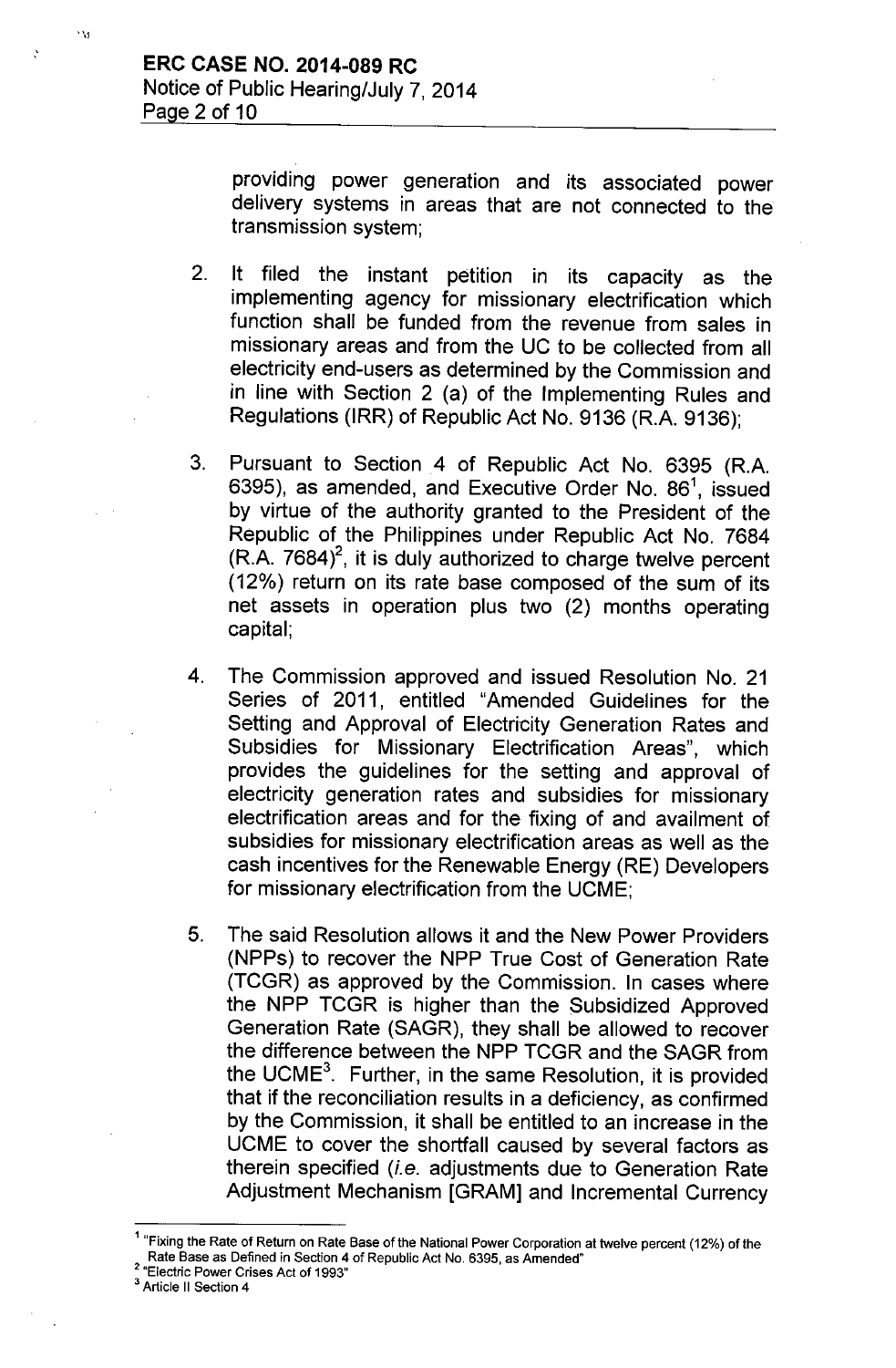Exchange Rate Adjustment [ICERA], adjustments in the NPP TCGR and other analogous cases)<sup>4</sup>;

6. The Commission likewise issued Resolution No. 22, Series of 2006<sup>5</sup> on May 3, 2006 which mandates NPC to file a quarterly application, if necessary, to recover any shortfall in the UCME caused by factors such as collection shortfall, adjustments in the Full Cost Recovery Rate (FCRR) and other analogous cases<sup>6</sup>. Also, it is provided therein that "if the reconciliation results in the deficiency, it shall be entitled to file an application with the Commission for an increase in the UCME to cover the shortfall?;

## ABSTRACT OF THE PROPOSED RECOVERY OF THE SHORTFALL IN THE UCME SUBSIDY

- 7. Reconciliation of Actual UCME. Based on CY 2013 test period, it utilized in its calculation the following documents:
	- a. Certified CY 2013 Financial Statements;
	- b. Actual Results of Operation; and
	- c. The actual disbursements of UCME to NPPs and Qualified Third Party (QTP);
- 8. Total UC-ME Shortfall. Based on the foregoing documents and as a result of the calculations made, the total shortfall that it proposes to recover from the UCME is equivalent to monthly rate of PhPO.0769/kWh based on the twelve (12) month recovery period as summarized below:

| <b>Particulars</b>                                     | <b>NPC</b><br>(a) | <b>NPP</b><br>(b) | Total<br>(a+b)    |
|--------------------------------------------------------|-------------------|-------------------|-------------------|
| <b>Actual Expenses</b>                                 | 6,760,536,461.83  | 2,456,904,266.25  | 9,217,440,728.08  |
| <b>RORB</b>                                            | 1,111,463,701.21  |                   | 1,111,463,701.21  |
| <b>Total Revenue Requirement</b>                       | 7,872,000,163.04  | 2,456,904,266.25  | 10,328,904,429.29 |
| Less: Revenue from Sales                               | 2,103,132,830.75  |                   | 2.103.132.830.75  |
| <b>Required Revenue from UCME</b>                      | 5,768,867,332.29  | 2,456,904,266.25  | 8,225,771,598.54  |
| CY 2013 Actual UCME Revenue (Basic)                    | 2,403,699,750.00  | 359,316,910.00    | 2,763,016,660.00  |
| UCME SHORTFALL, in PhP                                 | 3,365,167,582.29  | 2,097,587,356.25  | 5,462,754,938.54  |
| Rate Impact, PhP/kWh                                   | 0.0474            | 0.0295            | 0.0769            |
| Projected Energy Sales, MWh (August 2014 to July 2015) | 71,038,394.12     |                   |                   |

9. In the reconciliation, the resulting shortfall in the revenue from UCME was calculated based on the following formula:

- 5 Rules for the Regulation of the Qualified Third Parties Performing Missionary Electrification in Areas Declared Unviable by the Department of Energy .
- Article IV, Section 3 (b)

Article V, Section 2 (c)

Article IV Section 3 (d)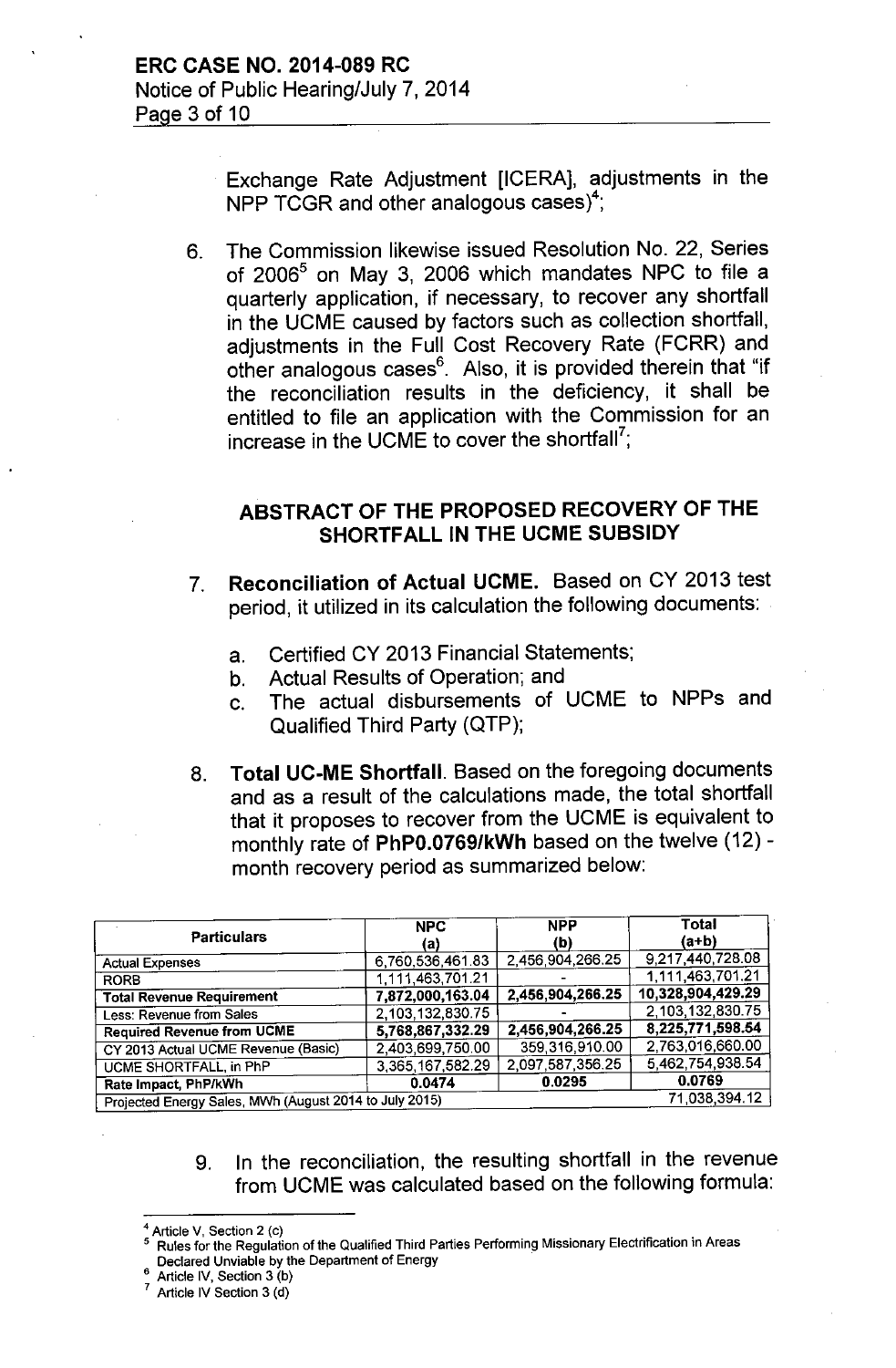# **UCME True-Up Shortfall/(Surplus)** = Total UC-ME Requirement - Approved UC-ME

*Where:*

**Total UCME Requirement** = (NPC Revenue Requirement - Revenue from Sales) + (NPP Subsidy and QTP Subsidy)

- 10. The total revenue considered was based on the amount granted and accrued from the UCME as well as from the revenue from sales based on approved SAGR. All the allowable expenses incurred by it as well as total subsidy paid to NPPs and QTP were likewise considered;
- 11. In the calculation of its revenue requirement, the following accounts and actual costs were considered:
	- a. Actual Fuel Costs;
	- b. Other Operating Expenses, which includes Personal Services and Maintenance and Other Operating Expense;
	- c. Depreciation;
	- d. The foreign exchange fluctuation on debt servicing;
	- d. Rate Sase as of December 2013; and
	- e. Revenues from SAGR;
- 12. The amount of NPPs and QTP subsidies considered were based on the actual disbursements and payment made consistent with the UC-Settlement Agreement (SA) between NPC and respective power providers taking into account their respective Commission-approved Power Supply Agreements (PSAs);
- 13. The Average Energy Sales Forecast under the Department of Energy's (DOE) Power Development Plan (PDP) from August 2014 to July 2015 was utilized to determine the proposed UCME true-up charges in PhP/kWh;
- 14. The following documents were submitted in support of the proposed recovery of shortfall in the UCME:
	- a. NPC Board Secretary's Certificate issued on June 13, 2014;
	- b. Summary of shortfall and adjustment calculation;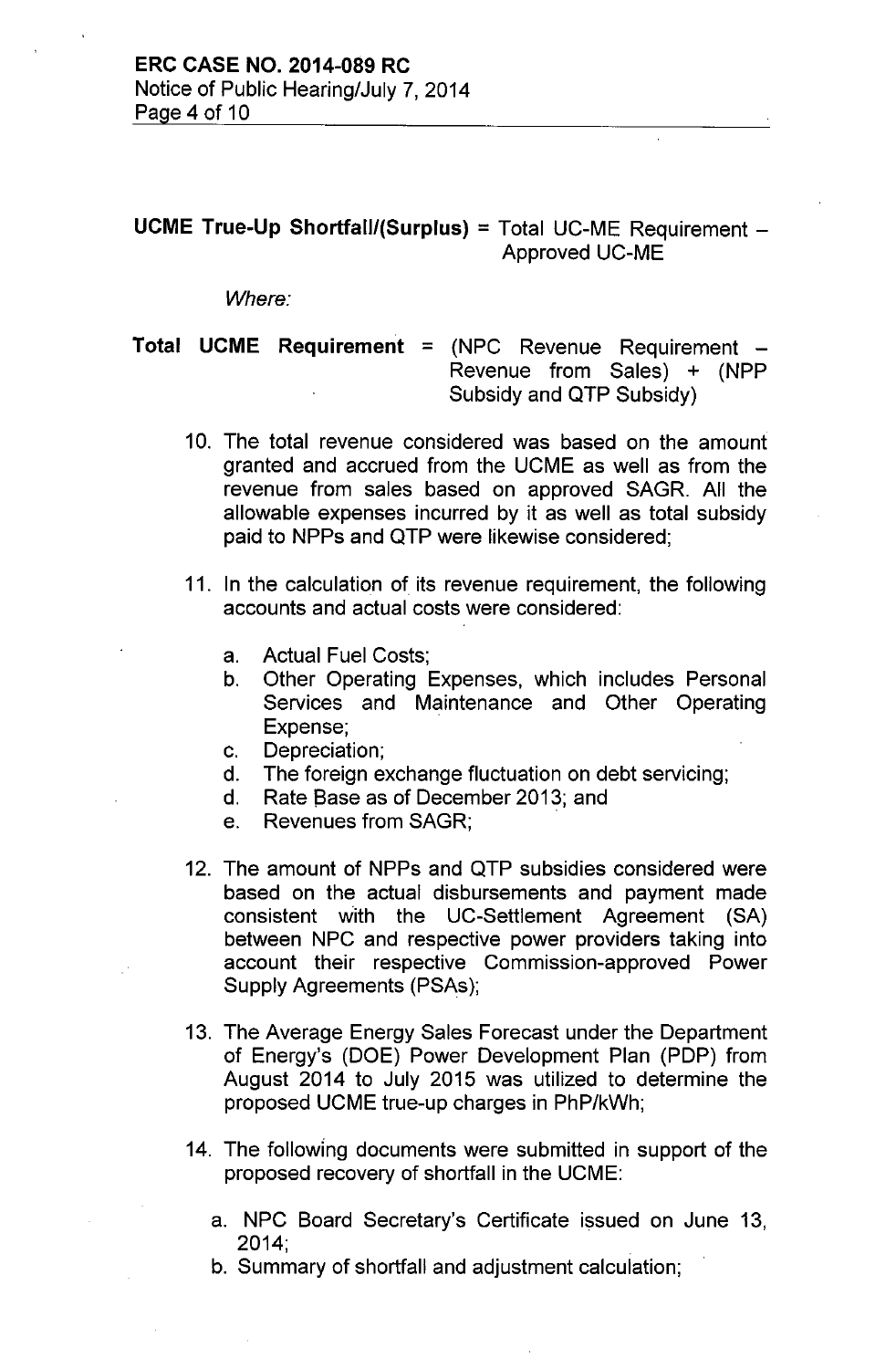- c. NPC Results of Operations (ROO);
- d. Discussion on revenue requirement and rate base components;
- e. Summary of UCME Subsidy Fees paid to NPPs and QTP;
- f. Summary of actual UCME received from PSALM; and
- g. Projected Philippines energy sales;

### **RATE IMPLICATIONS OF THE PROPOSED RECOVERY OF UC-ME SHORTFALL**

- 15. Under the foregoing premises, the recovery of PhP5,462,754,938.54 or an equivalent monthly rate impact of PhPO.0769/kWh is proposed to be collected from the nationwide electricity end-consumers within the period of twelve (12) months and be charged over and above the existing UCME rate;
- 16. The recovery of shortfall within one (1) year or twelve months would be reasonable and timely in order for it to augment its financial requirements and to provide up to date recovery and adjustment of the ensuing years' subsidy requirements;
- 17. The costs proposed for recovery are merely reimbursement of actual expenses made for CY 2013 and though recovery scheme is deferred in nature, there are no carrying charges calculated and proposed thereon;

# **ALLEGATIONS IN SUPPORT OF THE PRAYER FOR PROVISIONAL AUTHORITY**

18. The recovery of only portion of its costs of generation from the SAGR, which is being charged to its off-grid customers, is not reflective of its revenue requirement. This revenue from the said sales represents only 47% if compared to actual fuel costs incurred in 2013, to wit: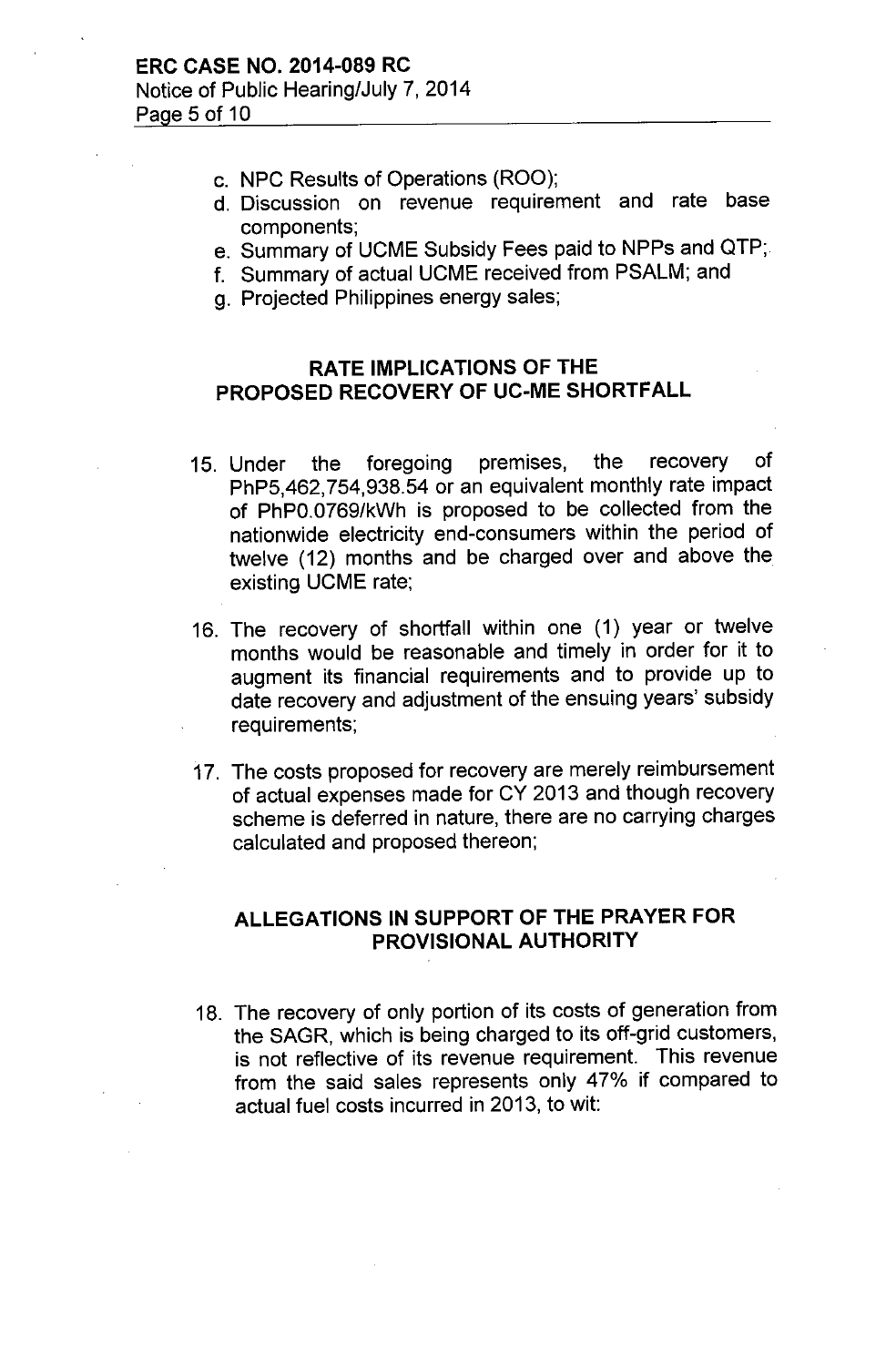| <b>Particulars</b>               | <b>Amount</b>    | Percentage   |
|----------------------------------|------------------|--------------|
| <b>Actual Fuel Costs</b>         | 4,469,595,265.68 | 100%         |
| Average, PhP/kWh                 | 11.1783          |              |
| <b>Actual Revenue from Sales</b> | 2,103,132,830.75 | <b>47%</b>   |
| Average, PhP/kWh                 | 5.2599           |              |
| <b>Difference</b>                | 2,366,462,434.93 | 53%          |
| PhP/kWh                          | 59184            |              |
| .<br><u>.</u>                    |                  | ____________ |

*Actual Energy Sales, kWh 399,846,204.35*

- 19. The amount proposed for recovery is already an incurred cost of it and within the reasonable cost of servicing the consumers in the missionary areas considering the nature of operation and the level of demand in the off-grid areas;
- 20. An additional funding through the approval of the instant petition will ensure an uninterrupted electricity supply as this would fully augment its funding requirements, NPPs and QTP. Given the increasing demand for energy and in line with the government thrust of economic development in the off-grid areas, availability of funding thru the UCME especially for fuel requirements will enable it and NPPs/QTP to optimize the use of available plant capacity;
- 21. Further, based on the projected requirements for CY 2015, it is expected to incur deficit in its funding source if there will be no additional revenue that can be sourced and recovered from the UCME thru the instant petition and from the pending true-up petitions for CY 2012. The following scenarios are expected to happen affecting its financial and operational capability:
	- a. Deficit of PhP6.364 Billion by the end of December 2014;
	- b. The required volume of fuel contracted based on the Certified Budget Inclusion (CBI) issued by it which will not be drawn from supplier due to lack of guaranteed funds and fuel suppliers will likely stop delivery;
	- c. Its inability to pay NPPs and QTP up to end of CY 2014 will result to the payment of interest charges considering the delay in the payment of subsidy that will in turn be charged to the UCME;
	- d. Reduction in operating hours of power plants for the remaining months or plant shutdown; and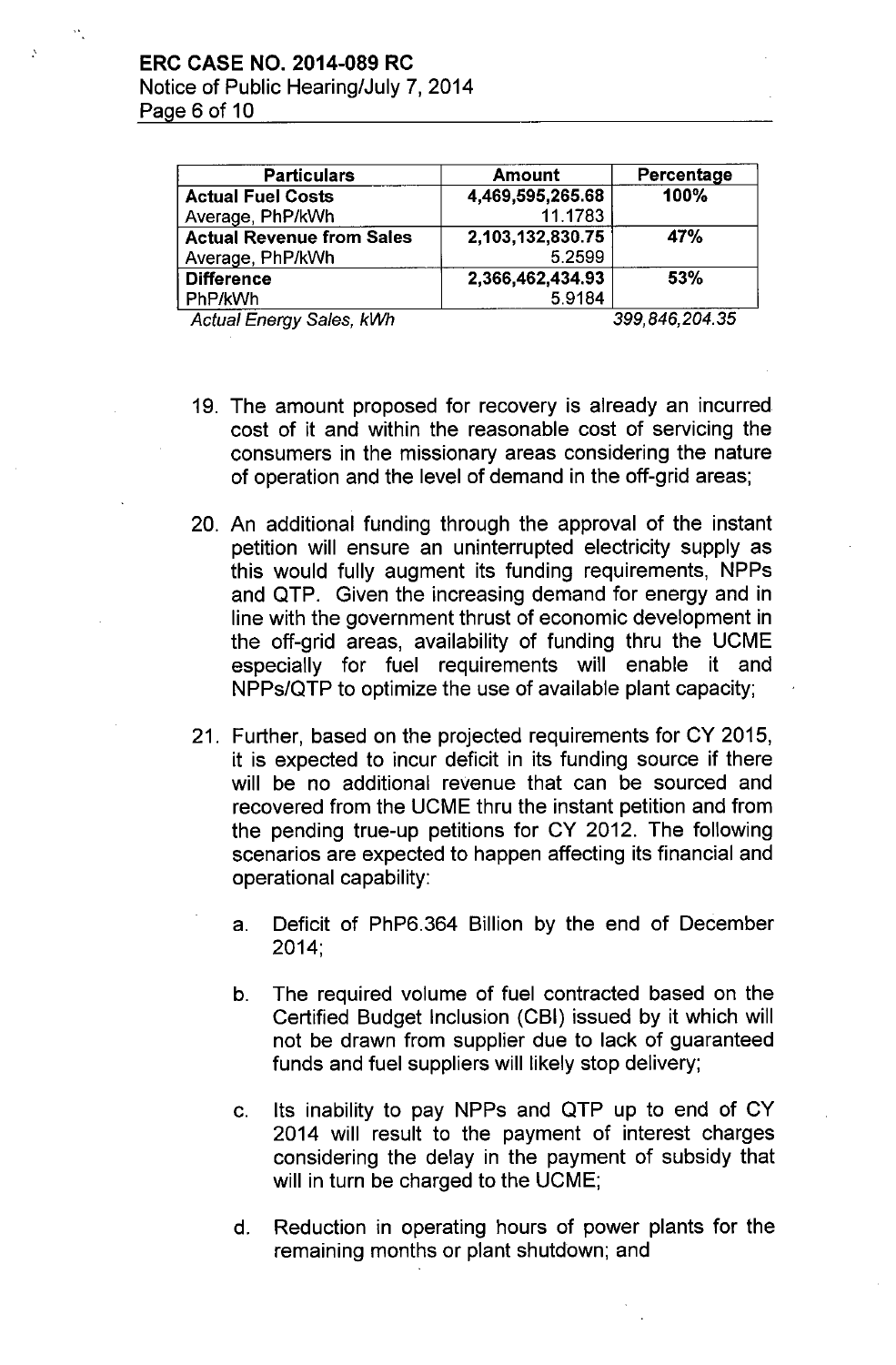- e. NPPs may stop operation due to non-payment of subsidy, which not only pose negative impact specifically to prospective NPP/QTP as well as RE Developers but would also create an impression against NPC in particular and that of the government's thrust of encouraging private sector participation in the off-grid areas in general;
- 22. It was allowed by the Department of Budget and Management (DBM) to augment only its Corporate Budget if it can source guaranteed funding through the approval of additional rates. The approval therefore of the instant The approval therefore of the instant petition will enable it to support and meet its projected budgetary requirements for CY 2014 and CY 2015 especially its funding requirement for fuel and subsidy to NPP/QTP;
- 23. Despite the approved CY 2010 UCME true-up under ERC Case No. 2012-046 RC of the PhP2,2565,750,319.78 of which half is supposed to be recovered in 2014 including the approved CY 2011 UCME True-Up under ERC Case No. 2012-085 of PhP4,650, 702,389. 76, it will incur bigger cash deficit in 2015 if a replacement source of funds would not be guaranteed. Thus, the immediate approval by the Commission is vital, as this will ensure sustainability of NPC's operation in missionary areas;
- 24. It already paid more than the allocated amount of PhP359 Million in the approved UCME for CY 2013 to NPPs and QTP and thus, it is just prudent that it be allowed to immediately recover these incurred costs to support its requirements for other missionary areas;
- 25. To enable it to continue its mandate, operate viably and support its present operations in the off-grid areas, as well to prevent the repeat of shortage of fuel and the consequent reduction of operating hours, there is an urgent need for the issuance of a provisional authority to ensure sufficient funding for its operation and that of NPPs and QTP;
- 26. The issuance of a provisional authority is allowed under Section 3 Rule 14 of the Rules of Practice and Procedure. Likewise, the authority of the Commission to issue a provisional authority is confirmed by the Supreme Court in the case of Freedom from Debt Coalition, et. al. vs. ERC, et. aI., *GR.* No. 161113 (June 15, 2004), when it held that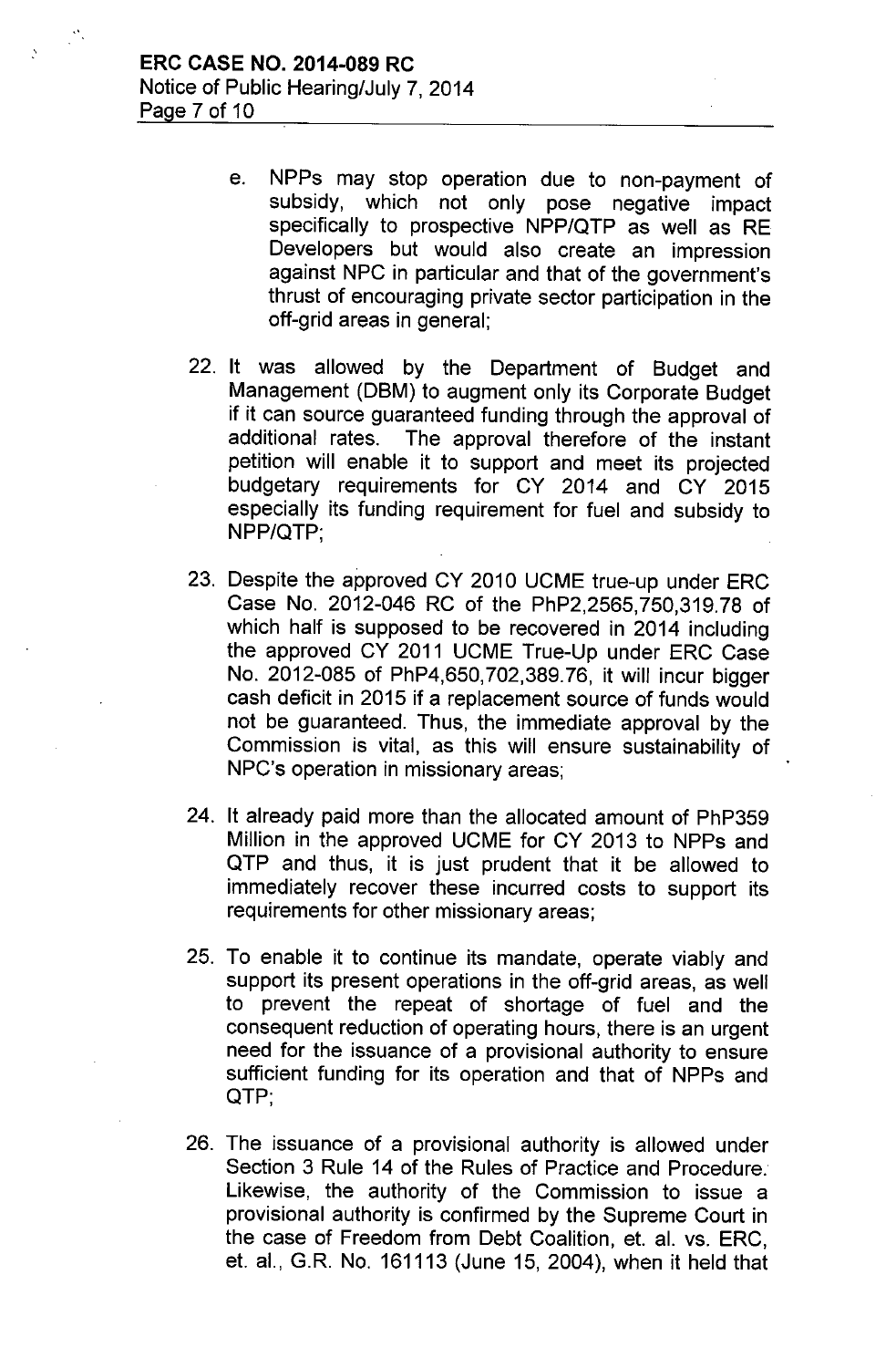.'

.'

"the power to approve provisional rate increases is included among the powers transferred to the ERC by virtue of Section 44 since the grant of that authority is not inconsistent with the EPIRA; rather, it is in full harmony with the thrust of the law which is to strengthen the ERC as the new regulatory body."

27. It is thus imploring the kind consideration of the Commission and prays that a provisional authority be granted for the implementation of the proposed UCME adjustment and allows to recover the shortfalls in the UCME pursuant to Resolution No. 21, Series of 2011 and Resolution No. 22, Series of 2006, with the corresponding adjustment in the UC-ME, pending the hearing on the merits;

### COMPLIANCE WITH PRE-FILING REQUIREMENTS

- 28. In compliance with Rule 6 of the Commission Rules of Practice and Procedure, it has furnished the legislative bodies of each of the local government units where it principally operates, a copy of the instant petition including all its annexes and accompanying documents;
- 29. It caused the publication of the petition in its entirety in the newspaper of general circulation and copies of the newspaper and corresponding affidavit of publication were attached to the instant petition as annexes;

### PRAYER

- 30. It prays that pending the hearing on the merits, an Order be issued: (a) granting provisional authority for the recovery from the UCME of the CY 2013 shortfall in the UCME of PhP5,462,754,938.54 based on the equivalent rate of PhPO.0769/kWh; and (b) thereafter, directing PSALM to remit monthly to NPC the actual UCME collected from all electricity end-consumers; and
- 31. After hearing on the merits, a Decision be rendered: (a) approving the recovery from the UCME of the CY 2012 shortfall in the UCME of PhP5,462,754,938.54 based on equivalent rate of PhPO.0769/kWh; and (b) directing PSALM to remit monthly to NPC the actual UCME collected from all electricity end-consumers.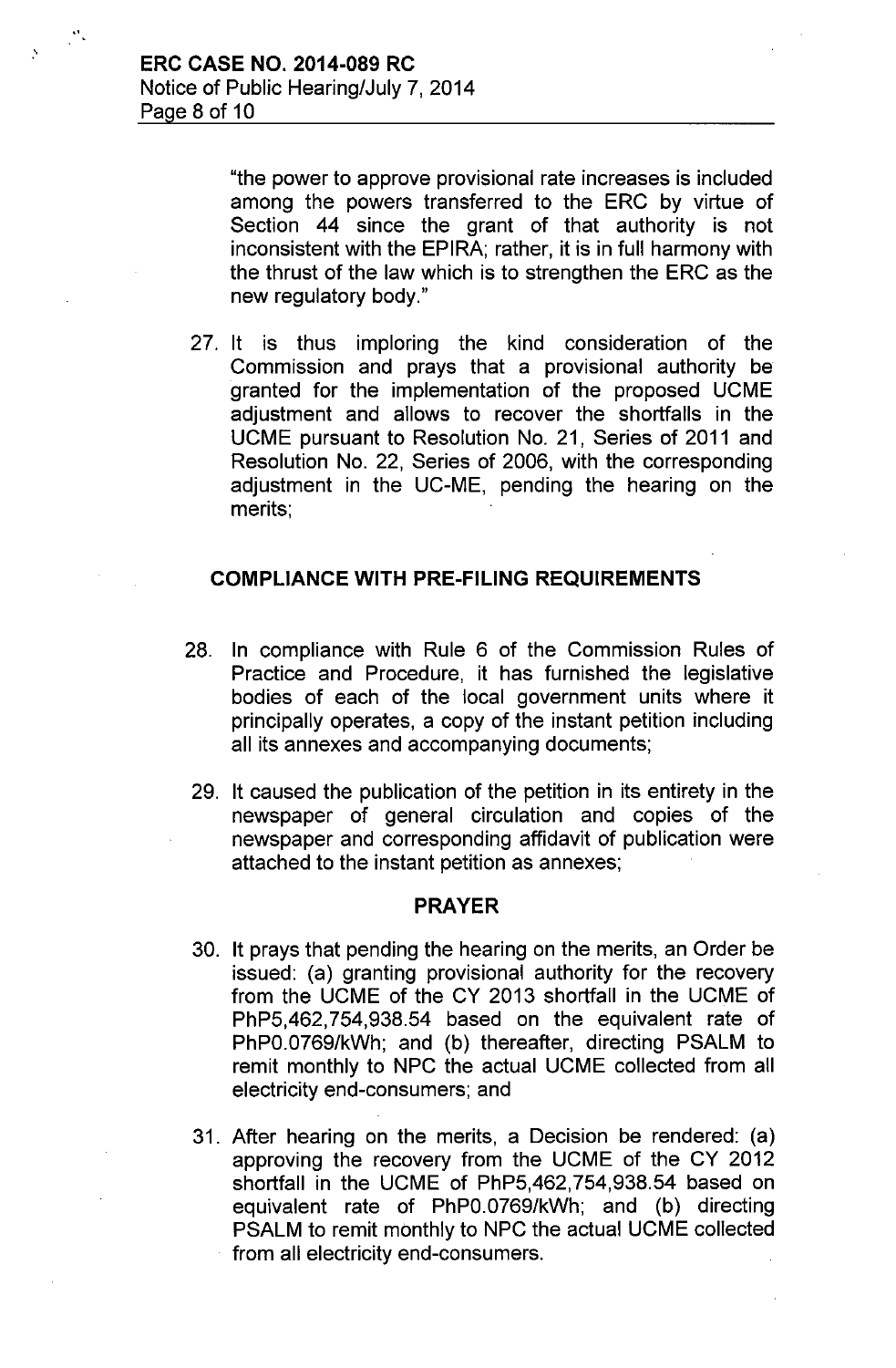The Commission has set the instant petition for jurisdictional hearing, expository presentation, pre-trial conference and evidentiary hearing on the following dates and venues:

| Date and Time                                                                                                                                                                                                                                                                 | <b>Venue</b>                                                                                                           | <b>Particulars</b>                                                                                                 |  |  |
|-------------------------------------------------------------------------------------------------------------------------------------------------------------------------------------------------------------------------------------------------------------------------------|------------------------------------------------------------------------------------------------------------------------|--------------------------------------------------------------------------------------------------------------------|--|--|
| Luzon                                                                                                                                                                                                                                                                         |                                                                                                                        |                                                                                                                    |  |  |
| 2014<br>14,<br>August<br>ten<br>(Thursday)<br>at<br>o'clock in the morning<br>(10:00 A.M.)                                                                                                                                                                                    | ERC Hearing Room,<br>$15^{\text{th}}$<br>Pacific  <br>Floor,<br>Center Building, San  <br>Miguel Avenue, Pasig<br>City | Jurisdictional, Expository<br><b>Pre-Trial</b><br>Presentation,<br>Conference<br>and<br><b>Evidentiary Hearing</b> |  |  |
| Visayas                                                                                                                                                                                                                                                                       |                                                                                                                        |                                                                                                                    |  |  |
| 20,<br>August<br>(Wednesday) at nine   F. Ramos<br>o'clock in the morning   Cebu City<br>(9:00 A.M.)                                                                                                                                                                          | 2014   Holiday Plaza Hotel,  <br>Street,                                                                               | Expository Presentation,<br>Pre-Trial Conference and<br><b>Evidentiary Hearing</b>                                 |  |  |
| <b>Mindanao</b>                                                                                                                                                                                                                                                               |                                                                                                                        |                                                                                                                    |  |  |
| Energy Regulatory<br>29,<br>2014<br>August<br>Commission<br>nine<br>(Friday)<br>at<br>Mindanao Field Office<br>o'clock in the morning<br>(ERC-MFO),<br>(9:00 A.M.)<br>Mezzanine<br>Floor,<br>Building,<br>Mintrade<br>Monteverde Avenue<br>corner Sales Street,<br>Davao City |                                                                                                                        | Expository Presentation,<br>- Pre-Trial Conference and<br><b>Evidentiary Hearing</b>                               |  |  |

All persons who have an interest in the subject matter of the proceeding may become a party by filing, at least five (5) days prior to the initial hearing and subject to the requirements in the ERC's Rules of Practice and Procedure, a verified petition with the Commission giving the docket number and title of the proceeding and stating: (1) the petitioner's name and address; (2) the nature of petitioner's interest in the subject matter of the proceeding, and the way and manner in which such interest is affected by the issues involved in the proceeding; and (3) a statement of the relief desired.

All other persons who may want their views known to the Commission with respect to the subject matter of the proceeding may file their opposition to the petition or comment thereon at any stage of the proceeding before the petitioner concludes the presentation of its evidence. No particular form of opposition or comment is required, but the document, letter or writing should contain the name and